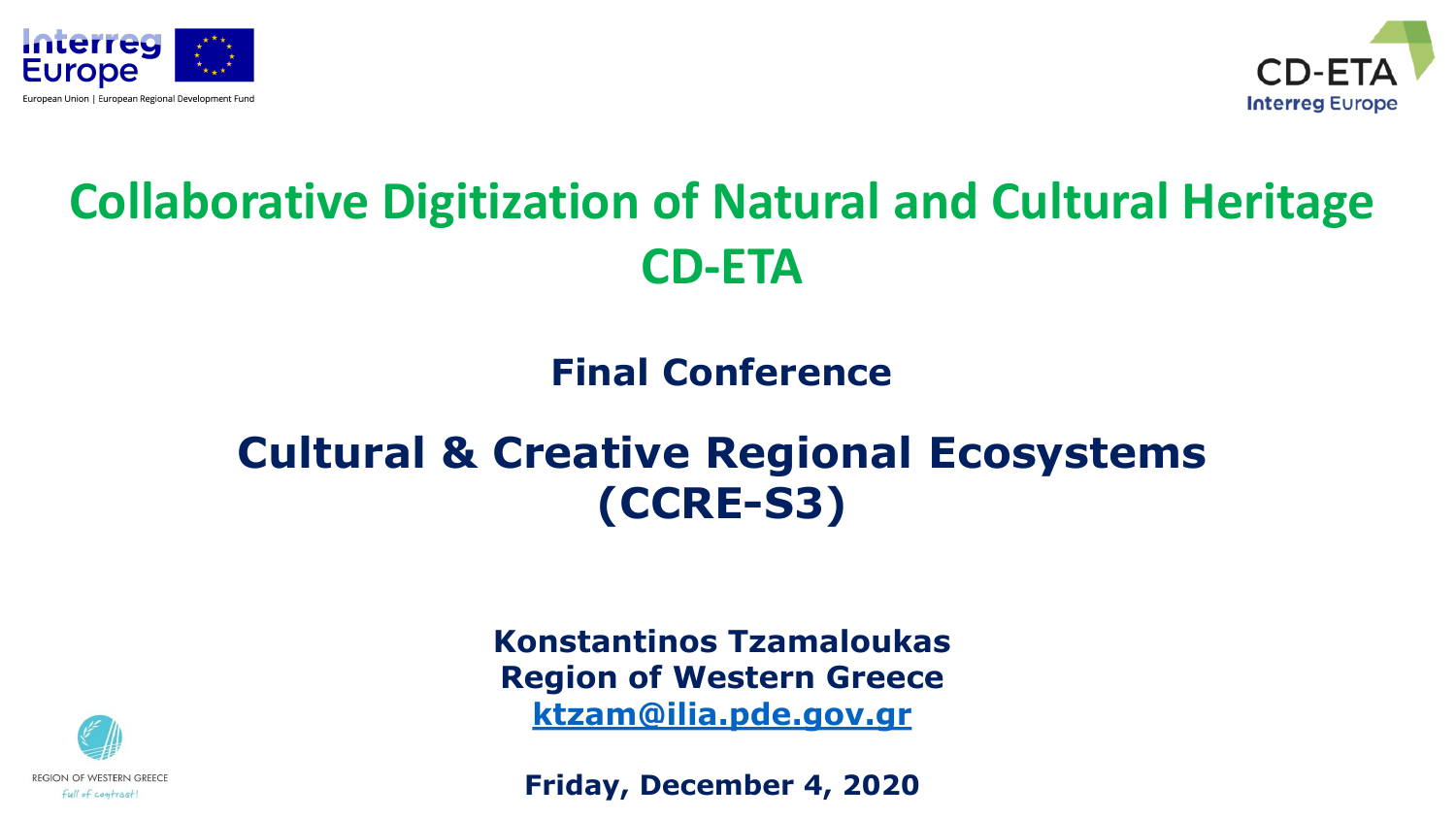

**EUSAIR** is the first Macro-regional strategy which developed a RIS3 partnership at the thematic area of the "**creative and cultural industries**" under the **Industrial Modernisation Platform** of the Smart Specialization Strategy.

This effort, which was facilitated by the CPMR, has been recently adopted by the Commission Services and in an extended form with other partners outside EUSAIR.



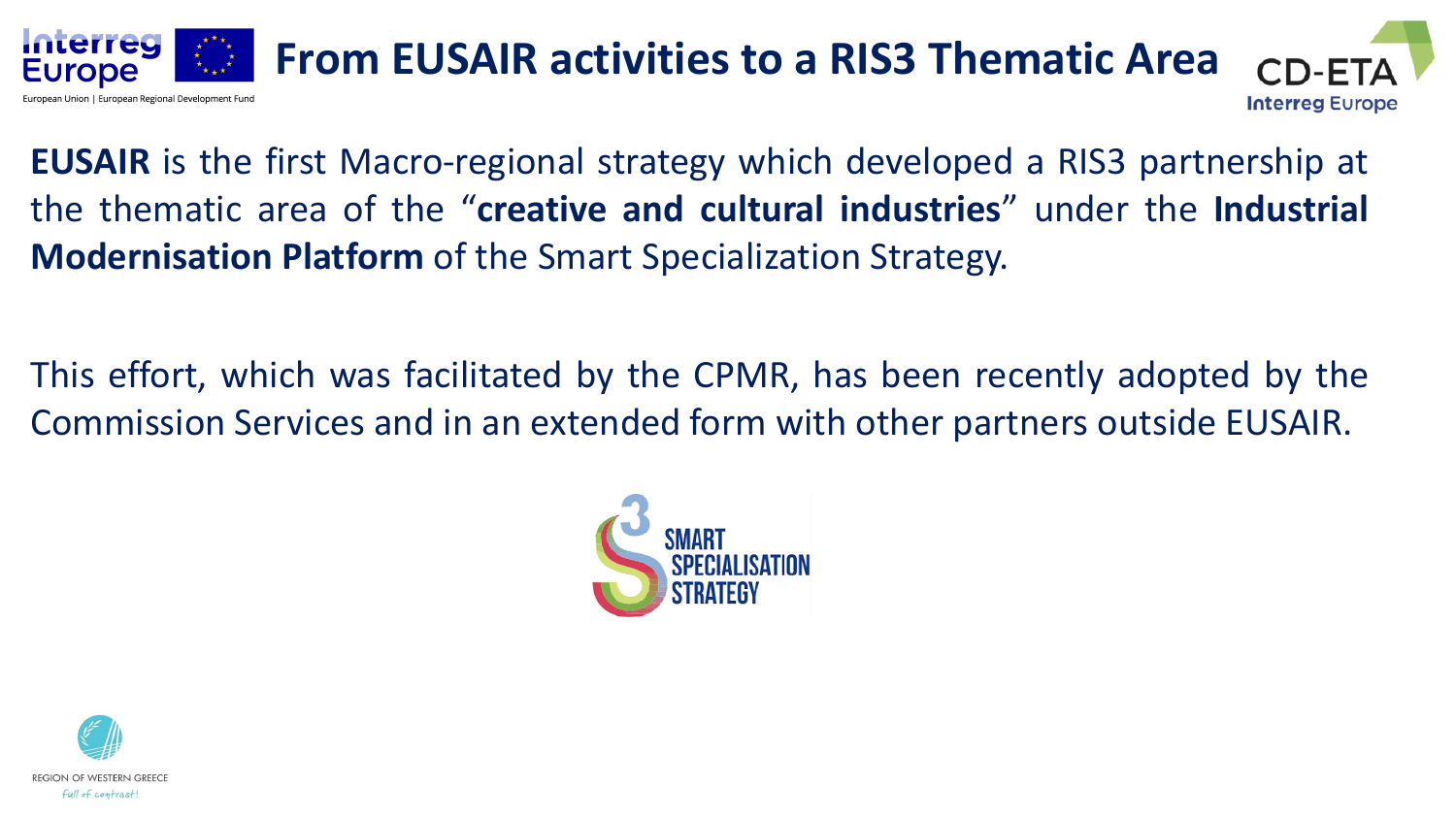

## **INTERREG Projects Ecosystem**



**Region of Western Greece** as main policy maker and institutional actor along with other Public Bodies such as Municipalities, Chambers and Universities, implements projects related to the Creative and Cultural Industries (CCI).

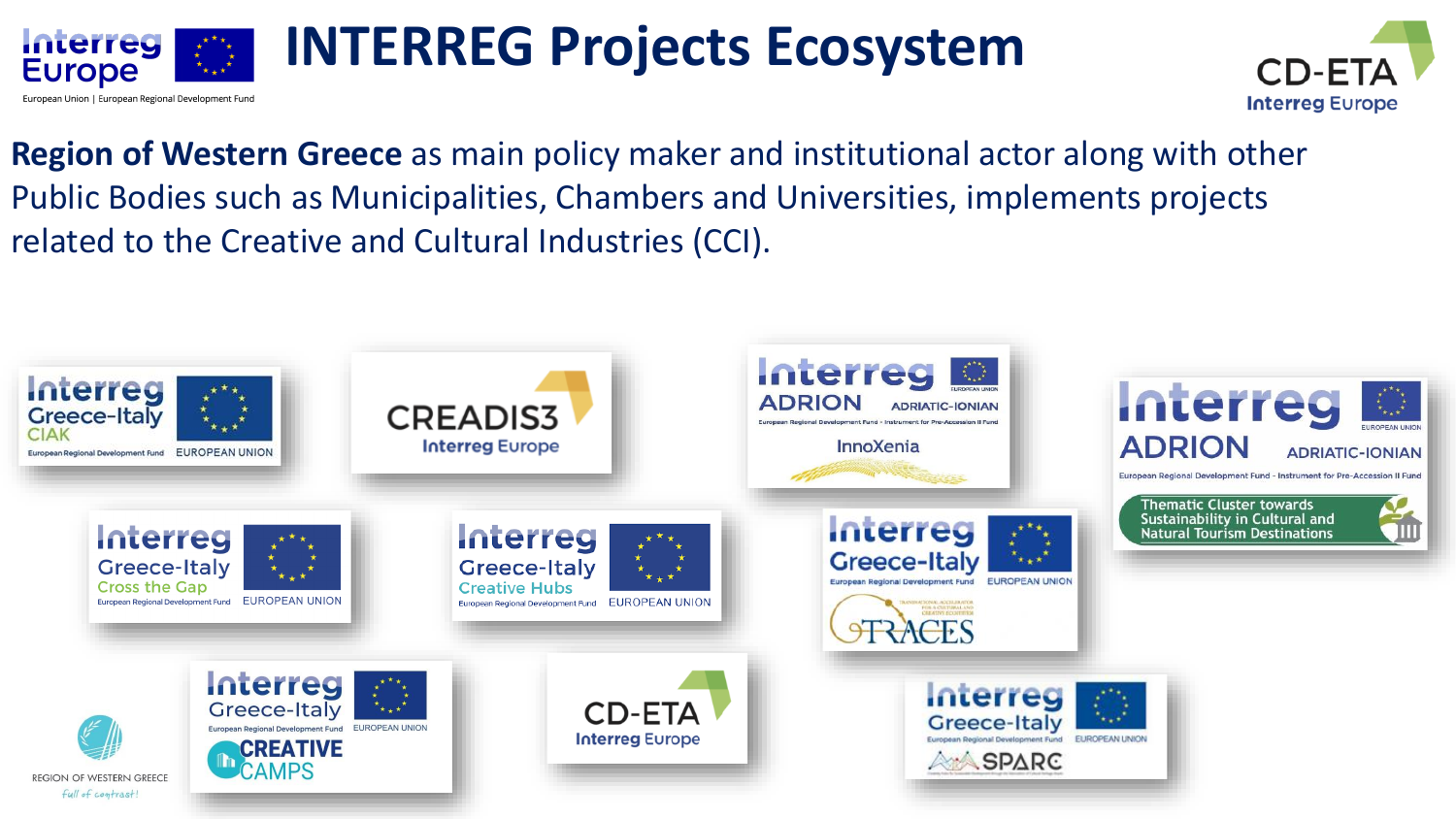

**Interreg Europe** 

### **Regional and local stakeholders participating in AI-NURECC events**





**TSG4 Recommendations** EU Strategy for the Adriatic and Ionian Region **FUSAIR** 

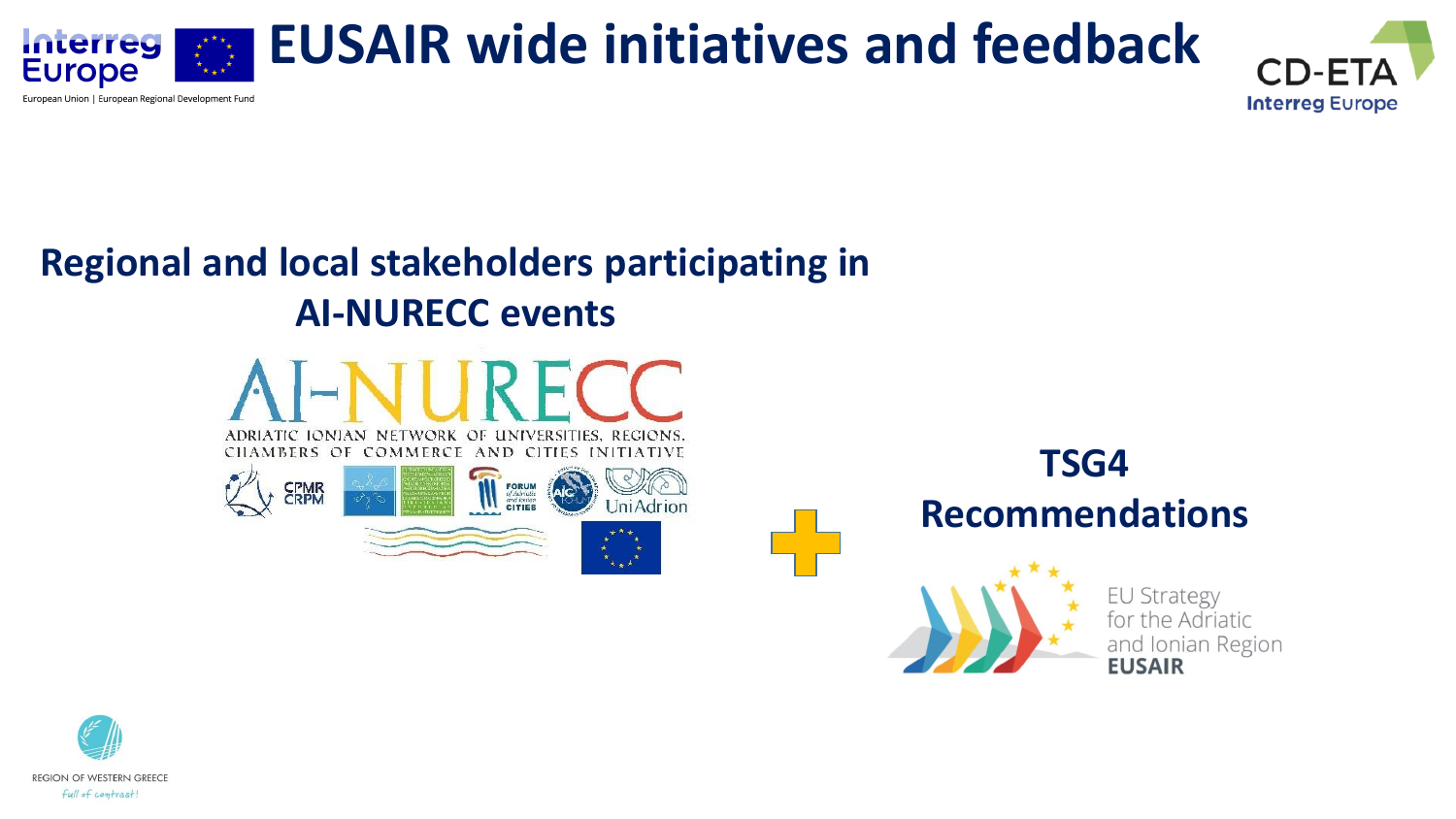



## **Viewpoints of DG REGIO, DG GROW and JRC**

- $\checkmark$  CULTURE as an integrated part of the tourist experience
- ✓ CO-CREATION and involvement of the local stakeholders
- $\checkmark$  Balance between sustainability and physical and virtual visitor's experience
- $\checkmark$  Building capacities in Tourism and Creative SMEs
- $\checkmark$  S3: mobilising 'creative industries'

#### **Weaknesses and threats**

- $\checkmark$  Access to advanced technologies for SME'S & micro-firms
- $\checkmark$  New social tensions: tourist flows vs local communities
- ✓ Along with the tourism industry, cultural and creative sector is among the most affected by the current Covid-19 crisis



**Interreg** Europe

European Regional Development Fui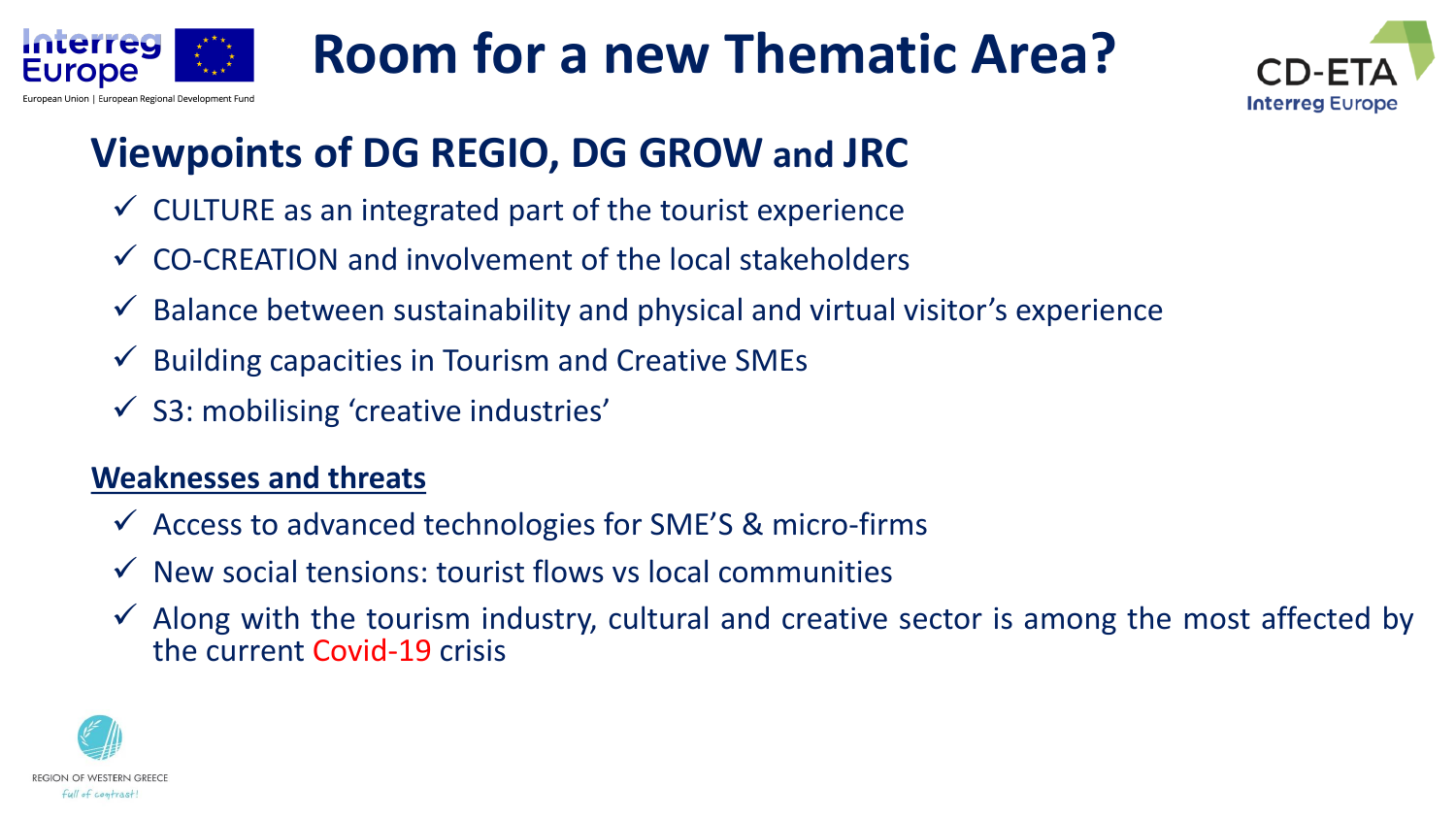



## **Cultural & Creative Regional Ecosystems (CCRE-S3)**

**New Thematic Area**





Leading Partner from the Adriatic-Ionian Region

### **Partnership Co – Leaders**



**Regione Toscana** 







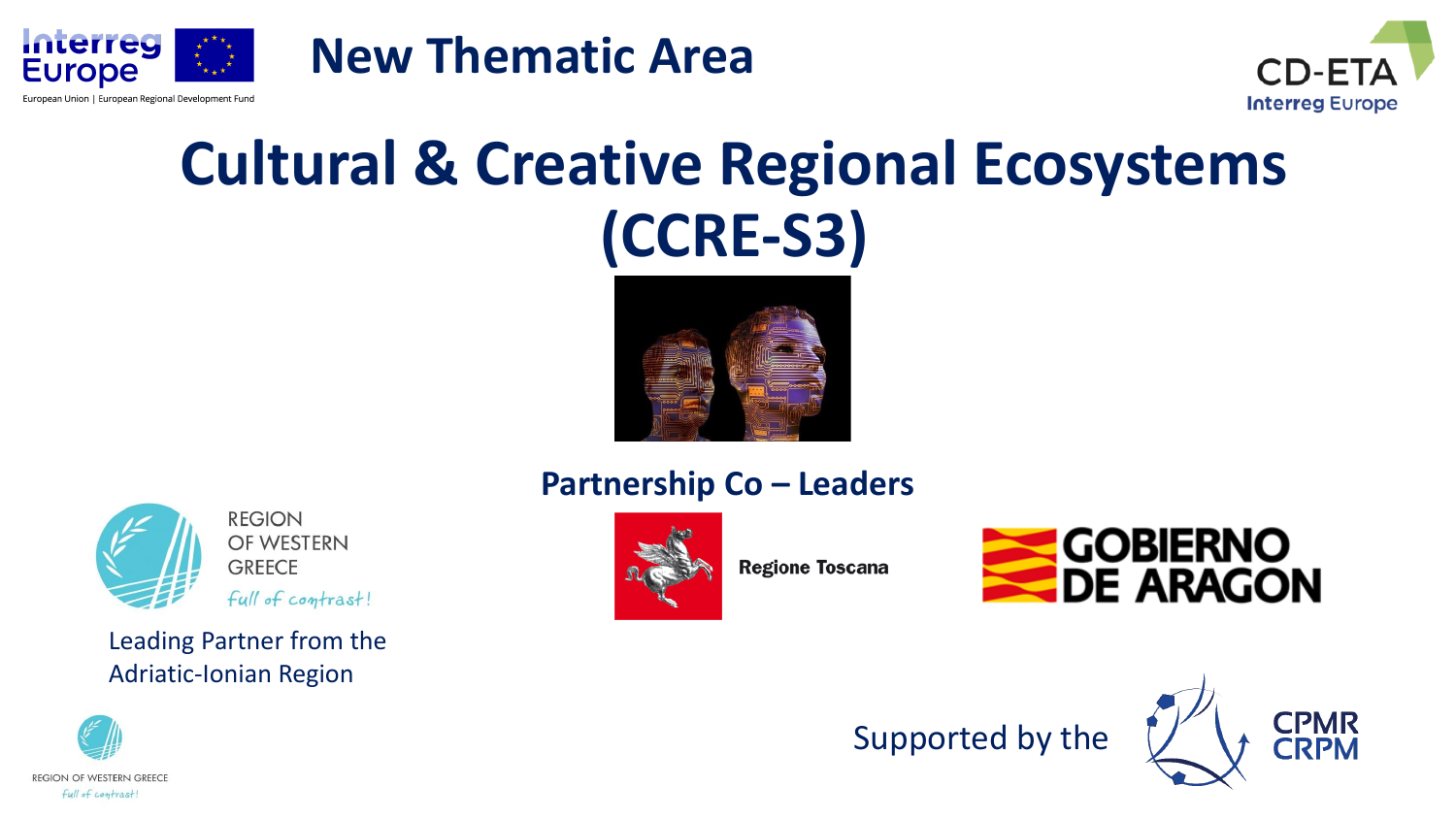





- ➢ To **stimulate new insights and opportunities** related to cultural and creative experiences for local communities and residents, through **public-private investments** involving **4 CCIs-related groups of professions:**
	- ✓**Creative entrepreneurs**
	- ✓**Cultural heritage professionals**
	- ✓**Cultural & Creative intermediaries and managers**
	- ✓**Publication and audio-visual sector professionals**
- ➢ **To strengthen CCIs** through **the reinforcement of the regional innovation capacity** and the **facilitation of investments** based on open **innovation infrastructure or new technologies** by clusters in regional innovation ecosystems.

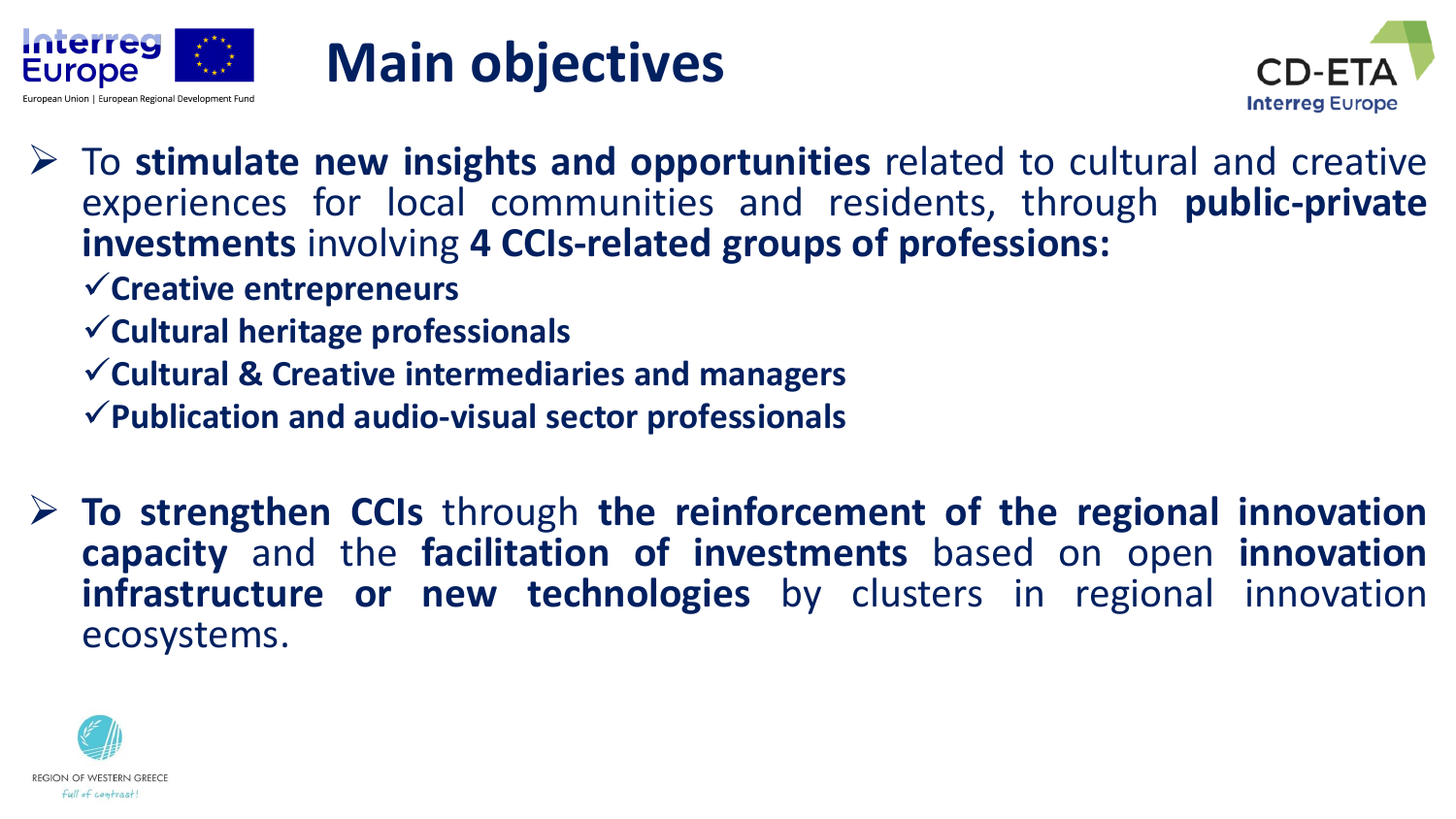

European Union | European Regional Development Fund

**Europe** 

 $\sum_{k=1}^{k}$ 

European Commission



## SMART SPECIALISATION PLATFORM

European Commission / Smart Specialisation Platform / Sections / Interregional Cooperation / Thematic Platforms / Industrial Modernisation / Thematic Areas / Cultural and Creative Regional Ecosystems S3 Platform **Sections Tools Knowledge Repository** Search Home **News** Events

**Thematic Platforms** 

#### **Thematic Platforms**

Thematic Platforms Map

Agri-Food

#### Energy

Industrial Modernisation

- How does it work
- Thematic Areas
	- · ADMA Energy
	- Advanced materials for batteries
	- · Artificial Intelligence
	- · Bio-economy

**Cultural and Creative Regional Ecosystems** 

· Digitalisation and **Rafety for Touriem**  **Cultural and Creative Regional Ecosystems** 

#### **Description**

The richness of Cultural Heritage and the vibrancy of Cultural and Creative Industries (CCIs) in Europe have had an increasing impact in both economic and social terms, across the EU as well as in national contexts. CCIs contribute to the economy with 5.3% of the total European GVA (Gross Value Added) and employs more than 12 million people in the EU, which is 7.5% of all persons employed in the total economy<sup>1</sup>.

1. "Boosting the competitiveness of cultural and creative industries for growth and jobs" (EASME/COSME/2015/003) Final Report. Directorate-General for Internal Market, Industry, Entrepreneurship and SMEs, European Union, 2016; p. 1.

From a humanistic point of view, Culture promotes active citizenship, shared values, social inclusion and intercultural dialogue within Europe and across the globe. For all of these reasons, the UN has declared a Human Right the participation in cultural life.

and Human Machine **https://sapid.org/inducts.provide** and Human Machine **Technologies (NT):**<br>Interface

• CCI have been increasingly recognised as catalysers of NT enabling innovation. Design is increasingly considered as a strategic tool for user-driven or user-centred innovation.



 $\alpha$ 

- CCI are in a strategic position to trigger spill-over effects in other industries. Culture and creativity have a direct impact on sectors such as Tourism and are integrated at all stages of the value chain of other sectors such as Food, Fashion and High-End industries.
- . CCI have the power to improve lives, transform communities and local/regional economies, and generate growth and skilled jobs.

The combination of Arts, Markets and Technology also owns the potential to be more widely used in low-tech companies and the

**[https://s3platform.jrc.ec.eu](https://s3platform.jrc.ec.europa.eu/cultural-creative-regional-ecosystems) ropa.eu/cultural-creativeregional-ecosystems**